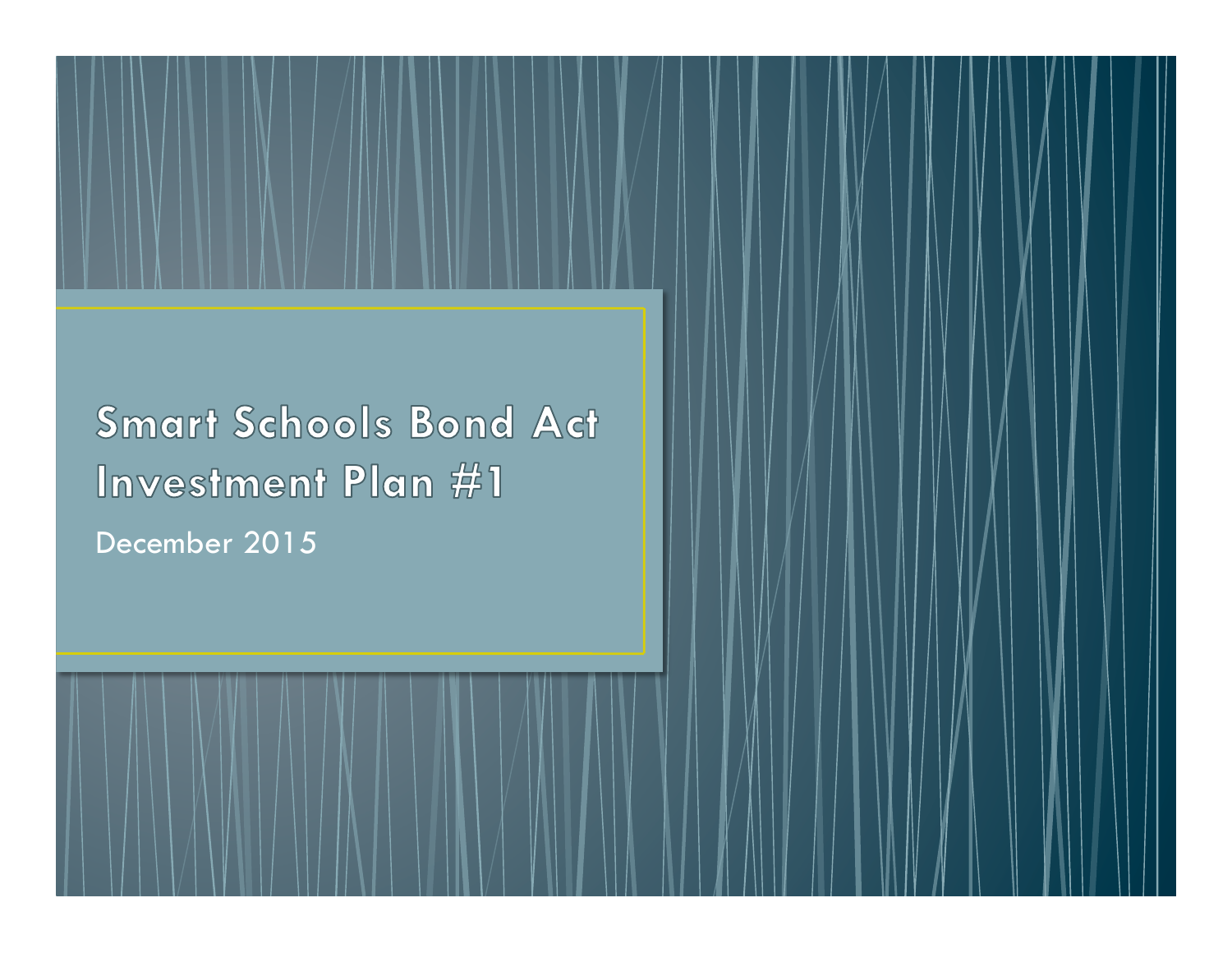# Agenda

- Smart Schools Bond Act
- Technology Committee & Plan
- Smart Schools Timeline
- Smart Schools Investment Plan # 1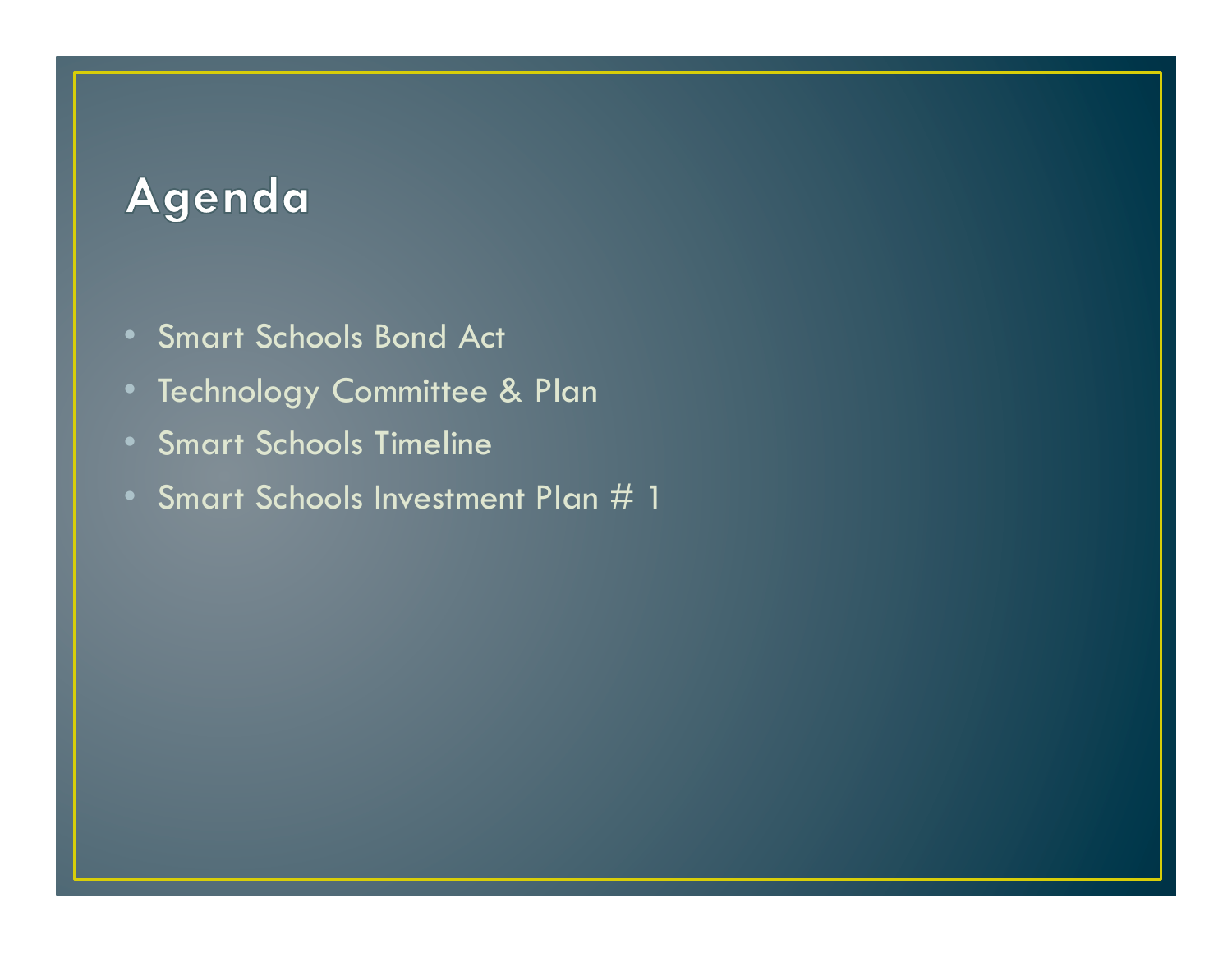# SMART SCHOOLS BOND ACT

- The SMART SCHOOLS BOND ACT OF 2014 was passed in the 2014-15 Enacted Budget and approved by the voters in a statewide referendum held during the 2014 General Election on Tuesday, November 4, 2014.
- The North Syracuse Central School District was allocated \$6,256,194
- The Smart Schools Bond Act requires that school districts develop and receive approval of a Smart Schools Investment Plan from the Smart Schools Review Board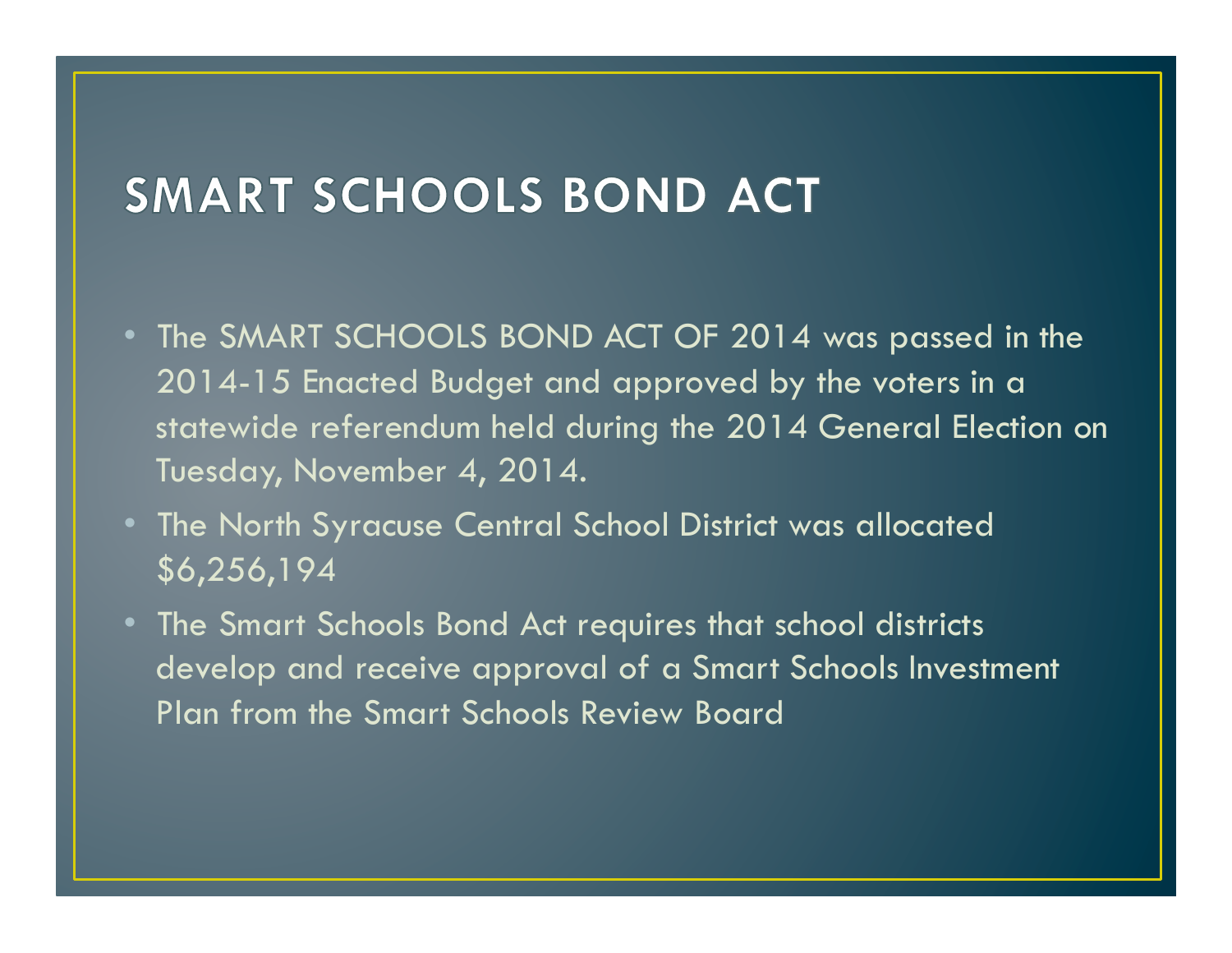## The Purpose of the **Smart Schools Bond Act**

- Install high-speed broadband or wireless interconnectivity
- Acquire learning technology equipment to include: interactive white boards, computer servers, desktops, laptops, tablets
- Construct, enhance and modernize educational facilities to accommodate pre-kindergarten programs
- Install high-tech security features in buildings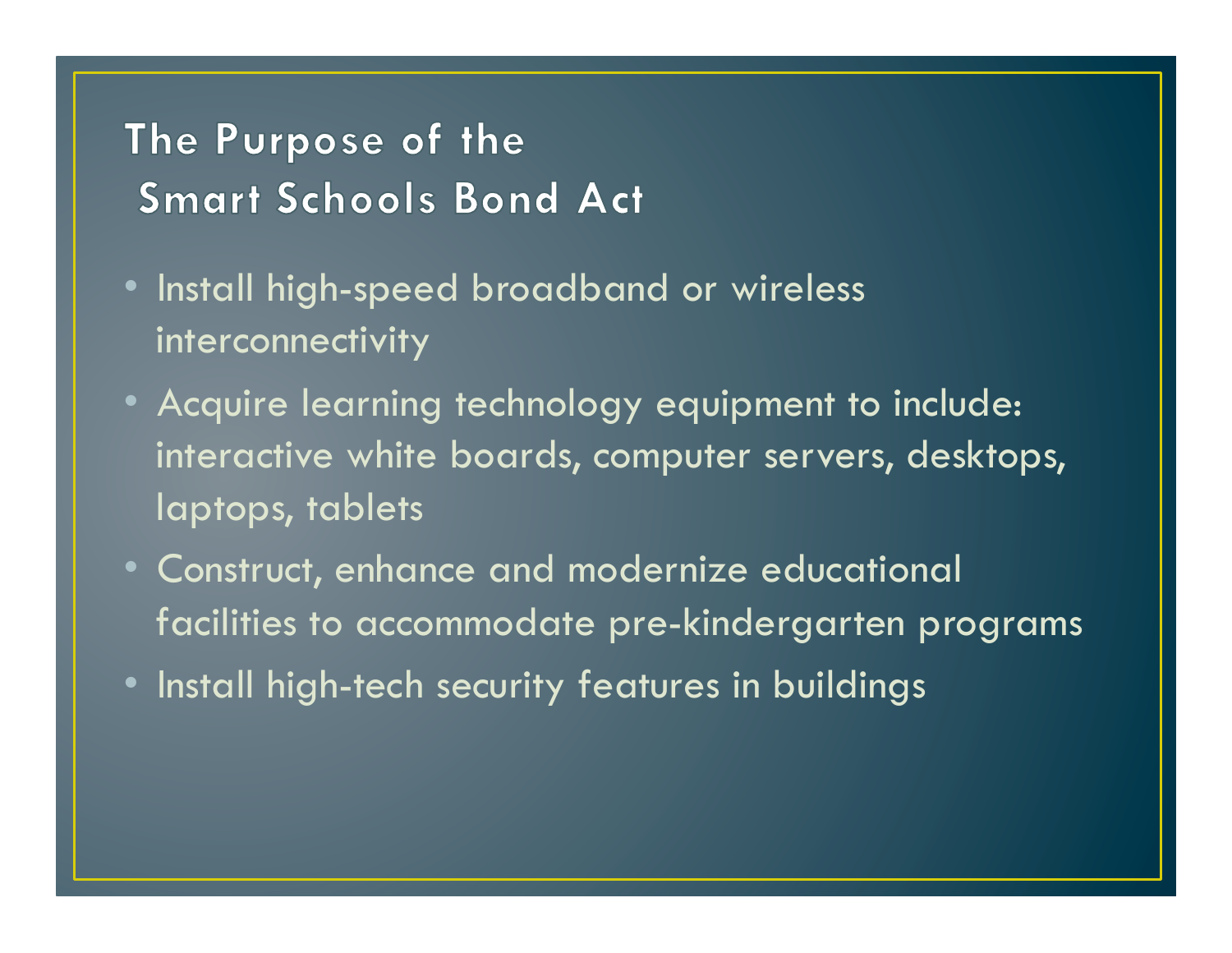## **Technology Expenditures**

#### **Allowable**

#### **Non Allowable**

- Interactive White Boards
- Computer Servers
- Desktop, laptop, tablet
- Other technology items that IT Personnel staff enhance teaching and learning
- Construction of Infrastructure (i.e. wiring for wireless)
- Software
- Subscription services
- Professional Development
-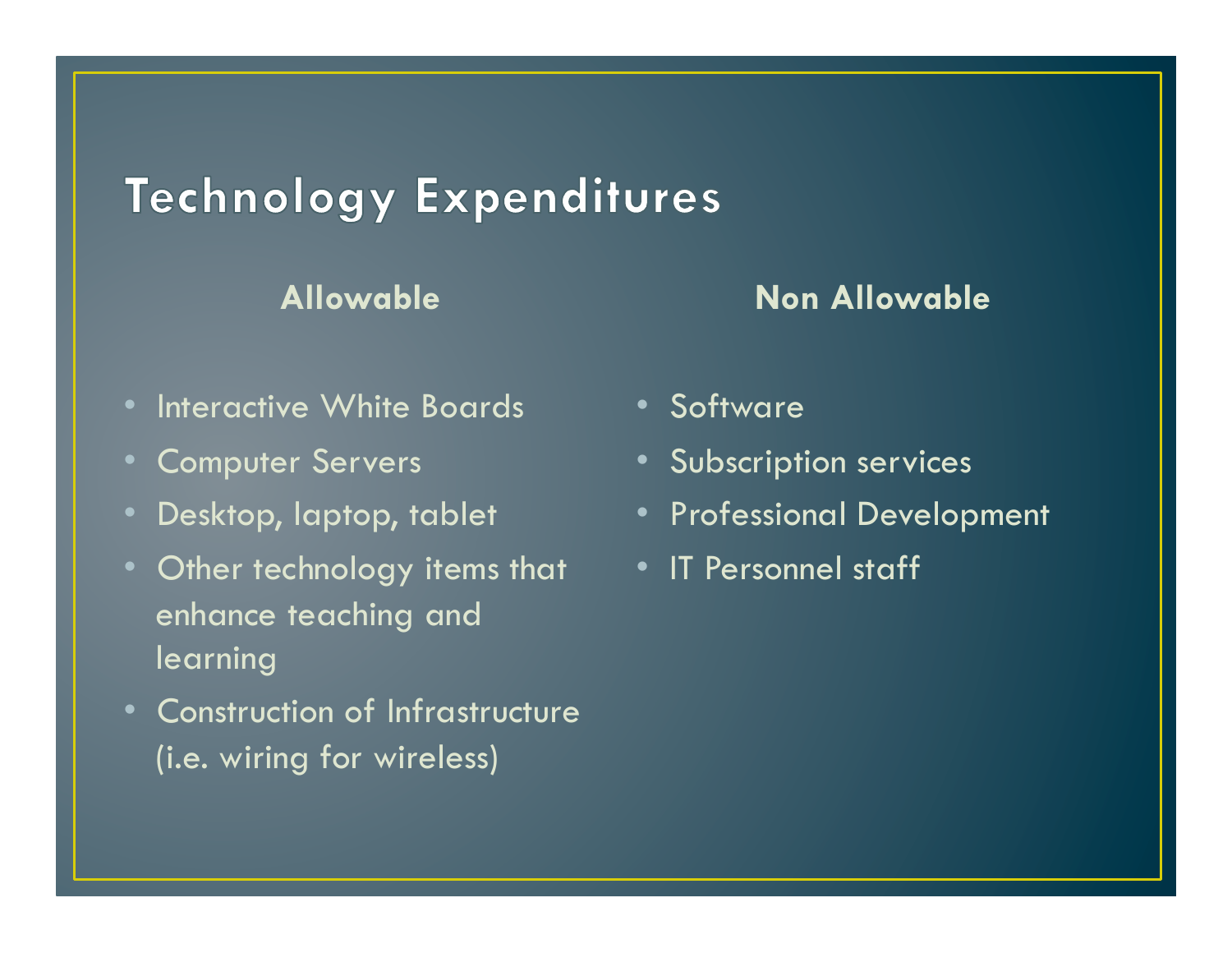## Technology Committee & Plan

- NSCSD has a Technology Committee that meets regularly to discuss the development and implementation of the District's technology plan.
- Each school building has a building level technology committee that sends a delegate to the district technology committee.
- Through the work of these committees the District has identified some critical student and staff needs. These include but are not limited to :
	- Access to technology equipment
	- Connectivity to the internet
	- Mobility of devices
- Using of a portion of Smart Schools Bond Act funds, we will provide sufficient infrastructure that will allow the District to meet the Federal Communications Commission's 100 Mbps per 1,000 students standard in the buildings where new devices will be deployed.
- Using general funds in our annual school budget we will provide professional development to ensure administrators, teachers and staff can employ the technology purchased with funds from the Smart Schools Bond Act to enhance instruction successfully.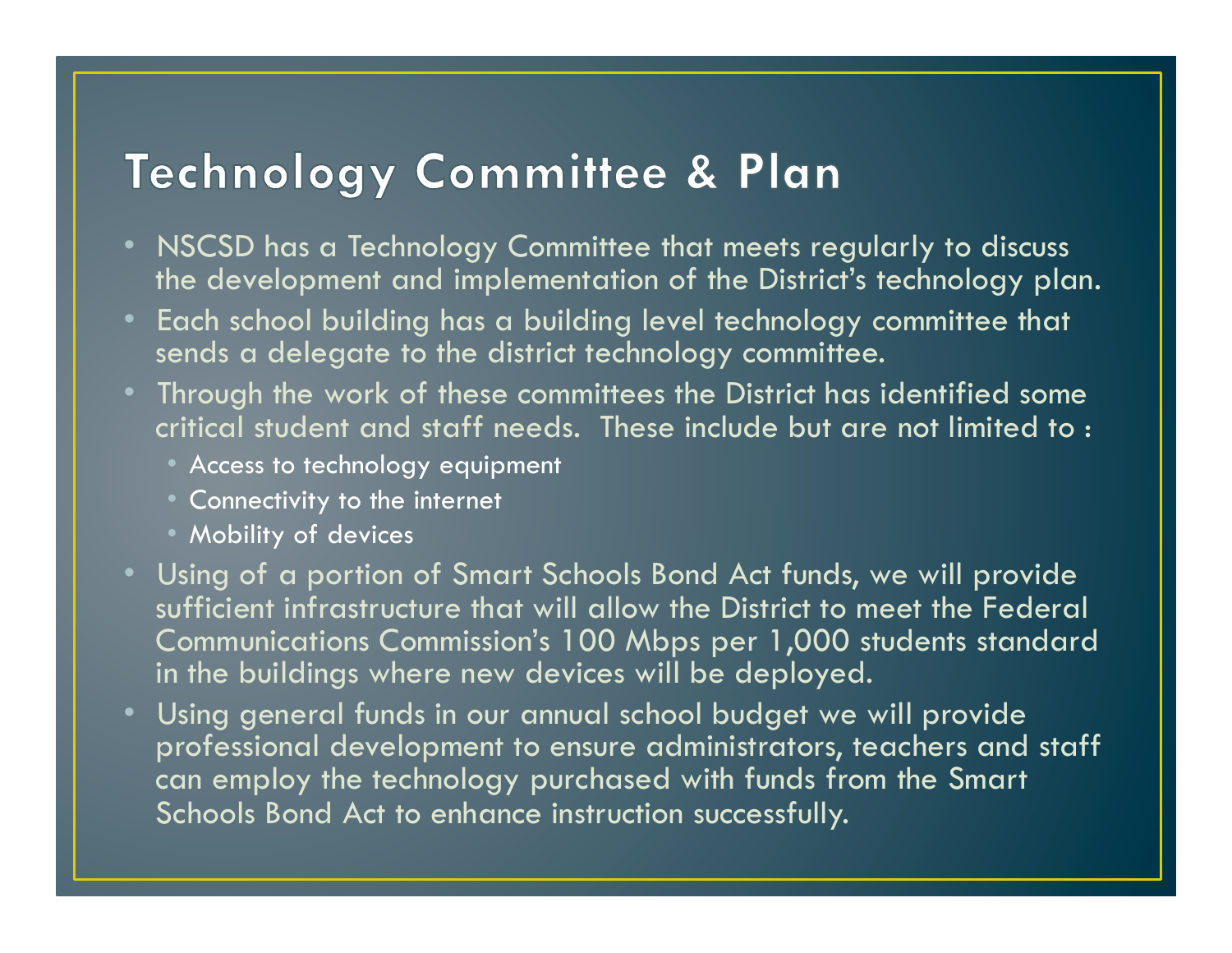# Mission of Technology Committee

- The NSCSD is committed to working collaboratively to provide educational experiences and opportunities that inspire students to reach their individual potential as productive citizens.
- We recognize that technology is an essential tool for competing in our global society. In order to succeed in college and career, our students need ethical, digital, visual, information and textual literacy.
- We are committed to providing our students with a high level of proficiency in the use of technology for communication, critical thinking and creative problem solving.
- It is a district priority to provide equitable and widespread access to technological tools and resources for all staff and students in the NSCSD.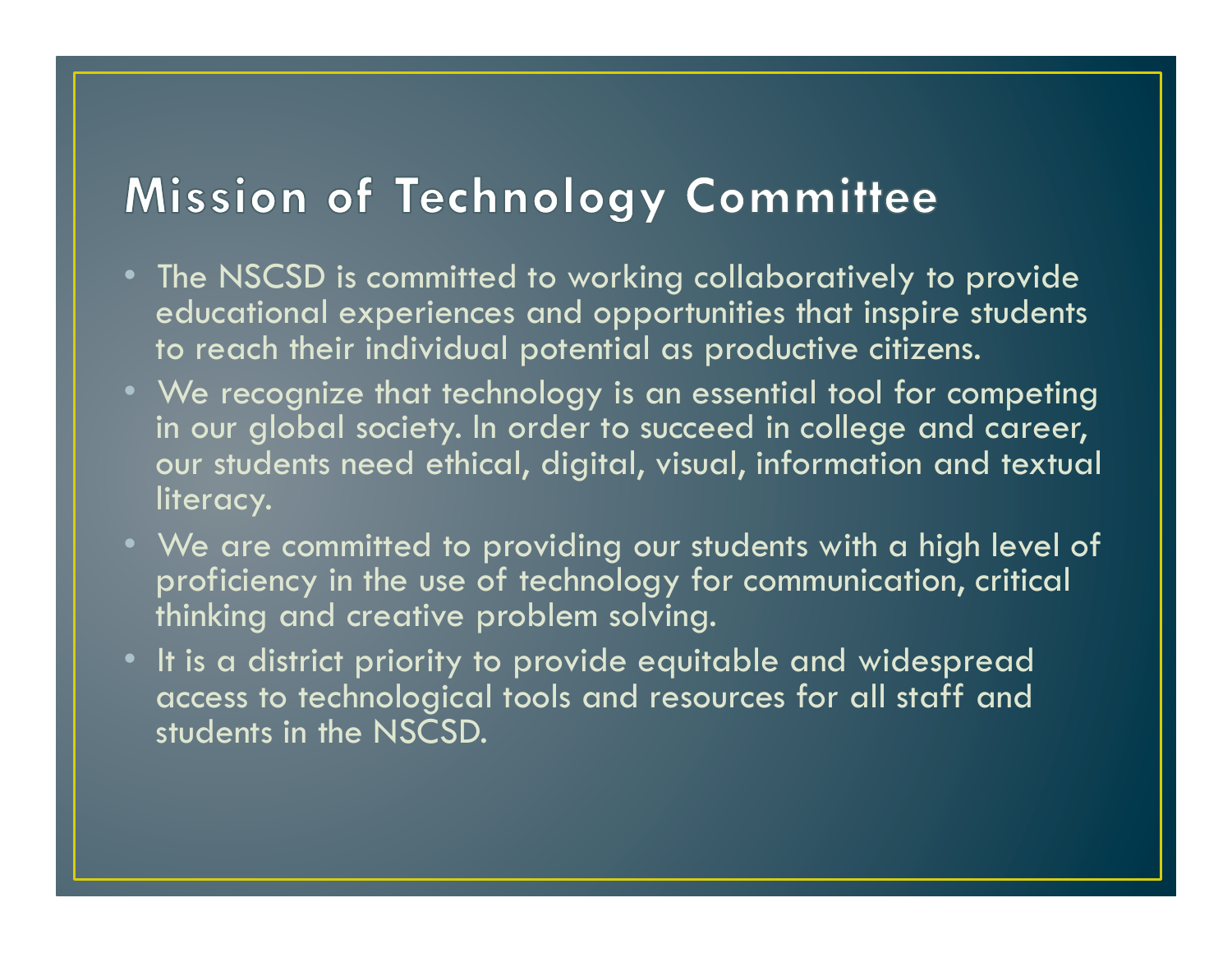## Goals

- Effectively utilize technology to increase student achievement to prepare our students for college and careers in a global economy.
- Establish opportunities for professional learning and collaboration that increase our capacity to enhance teaching and learning through the use of educational technologies.
- Provide robust and reliable access to current and emerging technology and digital resources with connectivity for all students, staff and school leaders.
- Develop a system of ongoing evaluation to assess technology applications, implementation and instructional efficacy.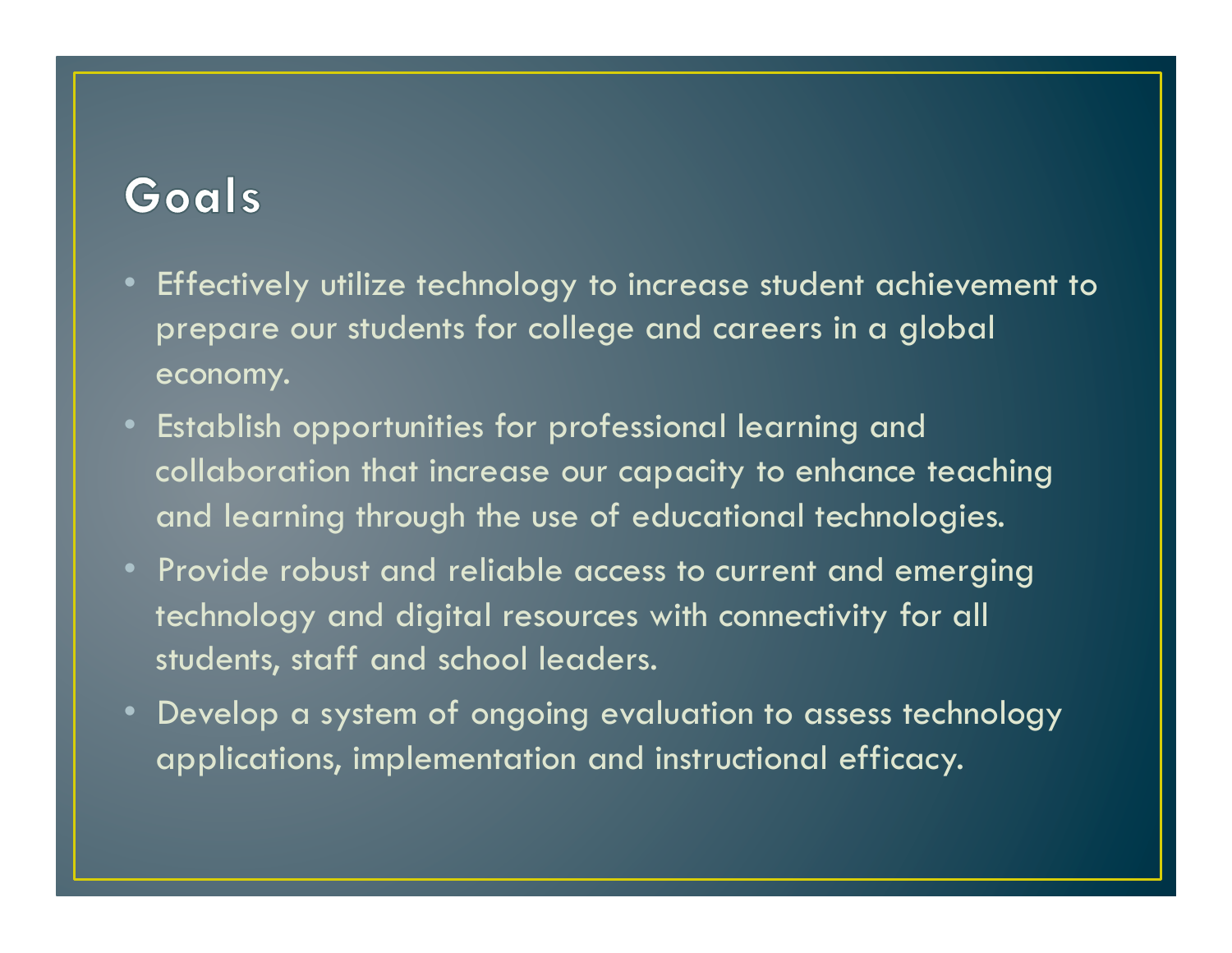# Nonpublic Schools

- The Smart Schools Bond Act requires that school districts must loan, upon request, any classroom technology purchased by the district with Smart Schools Bond Act funding to students attending nonpublic schools within the same school district. The lending school district would retain ownership of the devices and responsibility for maintenance and repair.
- No school district may be required by the Smart Schools Bond Act to loan technology in amounts greater than that obtained under the Smart Schools Bond Act.
- No school district may loan Smart Schools Bond Act classroom technology in an aggregate amount greater than two hundred and fifty dollars (\$250) multiplied by the nonpublic school enrollment in the base year at the time of enactment (e.g., 2014-15 enrollment).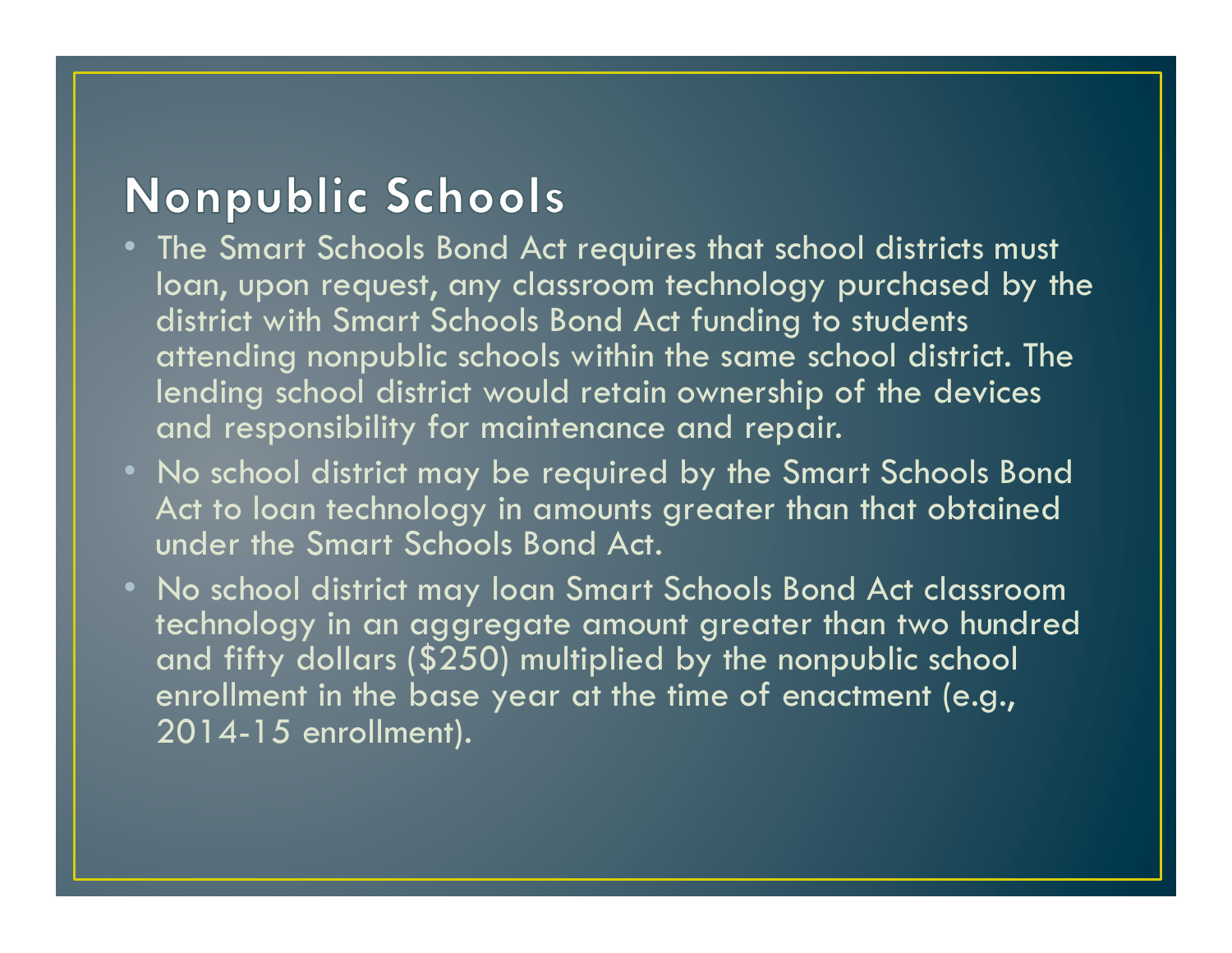## **Impact on Property Tax Cap**

- Expenditures for approved Smart Schools Projects will not affect a school district's Tax Levy Limit pursuant to Education Law § 2023-a, often referred to as the "Property Tax Cap."
- In calculating the Tax Levy Limit, school districts should not include in Capital Local Expenditures any approved Smart Schools Project expenditures that will be reimbursed with Smart Schools Bond Act funds.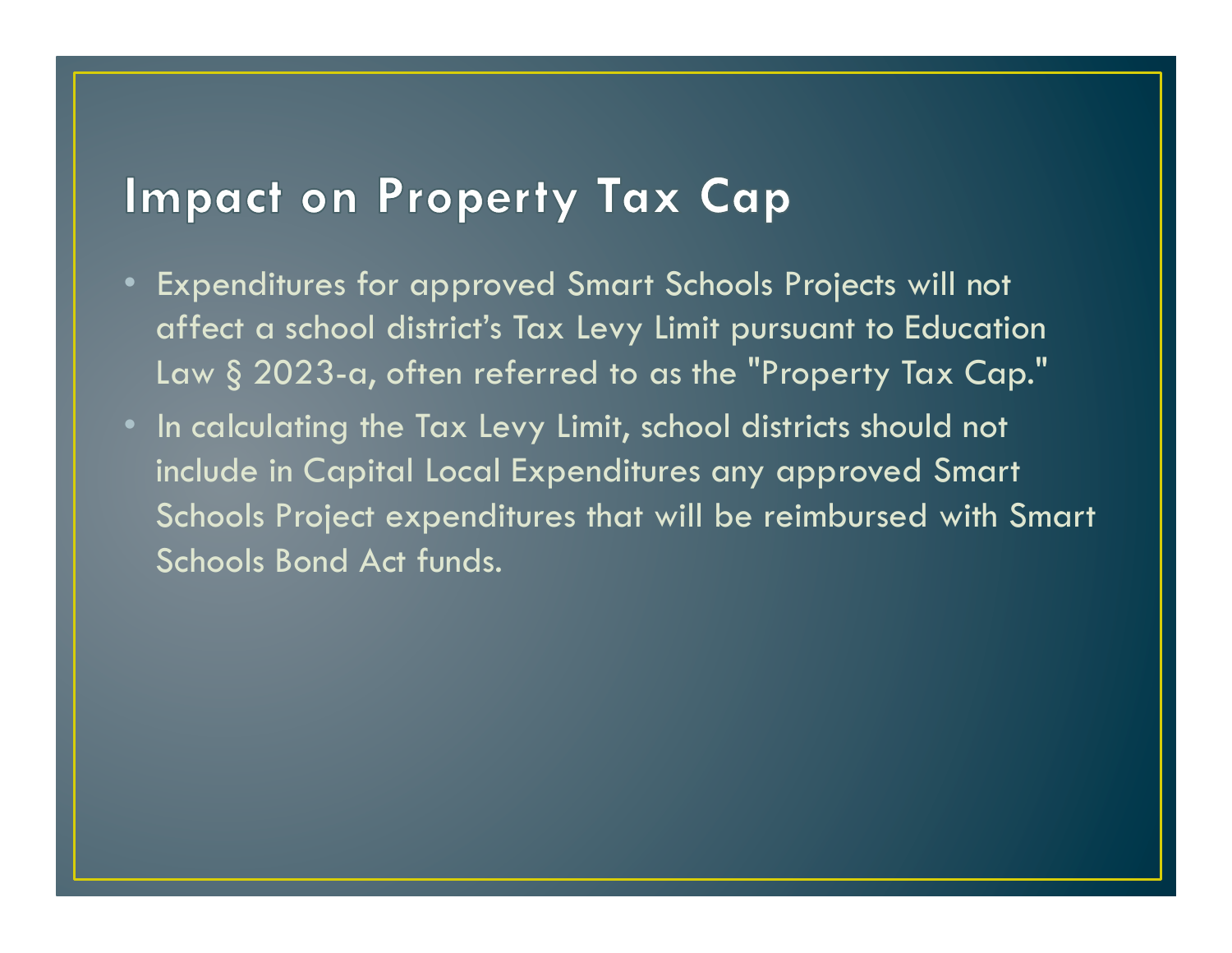#### **Smart Schools Timeline**

- Draft Smart Schools Investment Plan based on committee work and district technology plan 11/13.
- Present Smart School Investment Plan draft to Cabinet 11/17.
- Present Smart School Investment Plan draft to Technology Committee 12/1 obtain and incorporate comments.
- Present Smart School Investment Plan draft to Community members and parochial school representatives 12/3.
- Present Smart School Investment Plan draft to Board of Education  $12/7$ .
- Post Smart School Investment Plan on district website for 30 days 12/8 - $1/8.$
- $\bullet$  Hold Public Hearing at BOE meeting on 1/25.
- If no material comments from community, BOE adopts Smart Schools Investment Plan on 1/25.
- $\bullet$  Complete Smart Schools Investment Plan Template online  $\,$   $\,2/2$
- NSCSD Wireless projects will require approval from the Office of Facilities Planning.